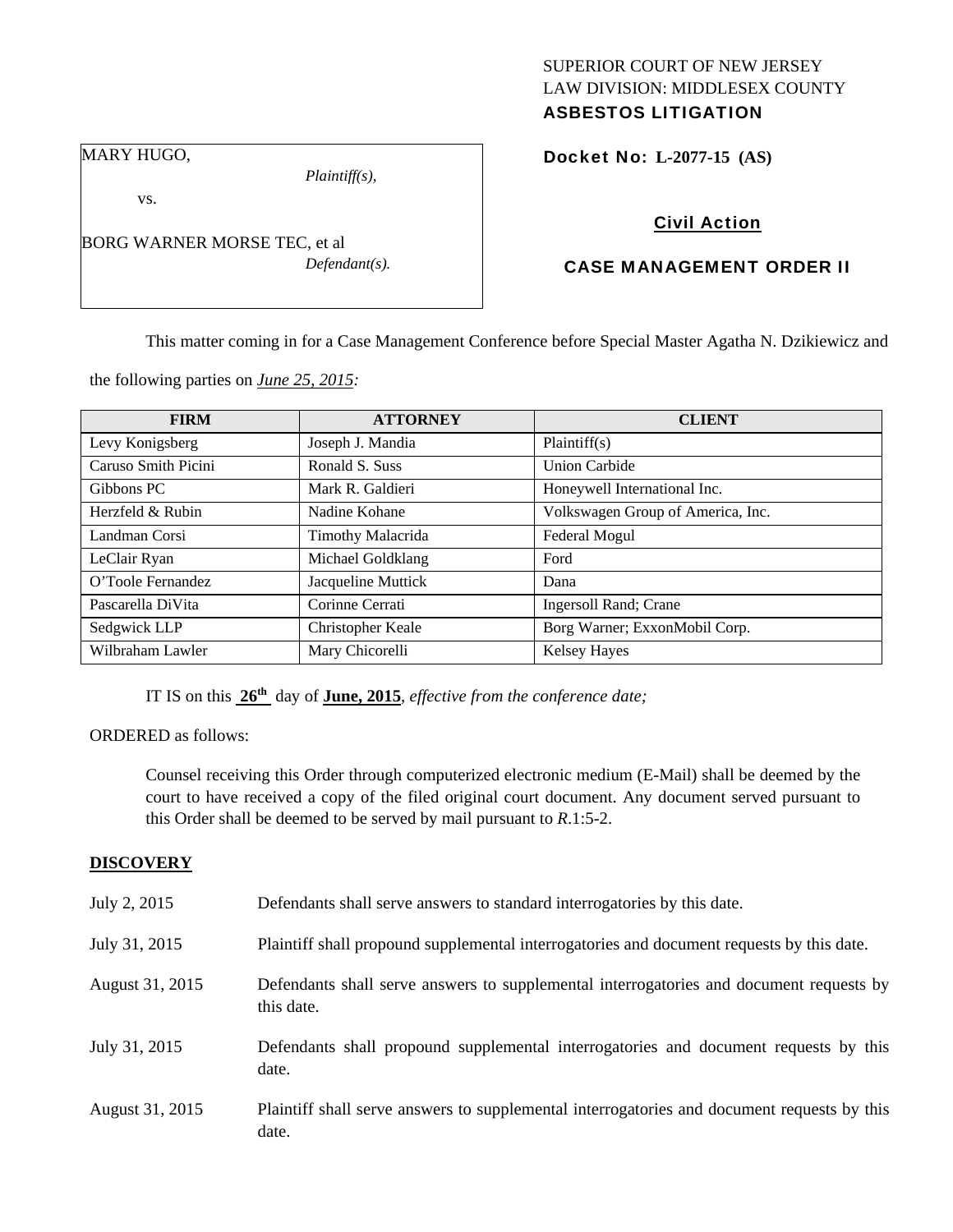- November 30, 2015 Fact discovery, including depositions, shall be completed by this date. Plaintiff's counsel shall contact the Special Master within one week of this deadline if all fact discovery is not completed.
- December 31, 2015 Depositions of corporate representatives shall be completed by this date.

#### **EARLY SETTLEMENT**

January 8, 2016 Settlement demands shall be served on all counsel and the Special Master by this date.

#### **SUMMARY JUDGMENT MOTION PRACTICE**

- January 8, 2016 Plaintiff's counsel shall advise, in writing, of intent not to oppose motions by this date.
- January 22, 2016 Summary judgment motions shall be filed no later than this date.
- February 19, 2016 Last return date for summary judgment motions.

#### **MEDICAL DEFENSE**

- December 31, 2015 Plaintiff shall serve medical expert reports by this date.
- March 31, 2016 Defendants shall identify its medical experts and serve medical reports, if any, by this date. **In addition, defendants shall notify plaintiff's counsel (as well as all counsel of record) of a joinder in an expert medical defense by this date.**

#### **LIABILITY EXPERT REPORTS**

- January 29, 2016 Plaintiff shall identify its liability experts and serve liability expert reports or a certified expert statement by this date or waive any opportunity to rely on liability expert testimony.
- February 29, 2016 Defendants shall identify its liability experts and serve liability expert reports, if any, by this date or waive any opportunity to rely on liability expert testimony.

#### **ECONOMIST EXPERT REPORTS**

- January 29, 2016 Plaintiff shall identify its expert economists and serve expert economist report(s), if any, by this date or waive any opportunity to rely on economic expert testimony.
- February 29, 2016 Defendants shall identify its expert economists and serve expert economist report(s), if any, by this date or waive any opportunity to rely on economic expert testimony.

#### **EXPERT DEPOSITIONS**

April 22, 2016 Expert depositions shall be completed by this date. To the extent that plaintiff and defendant generic experts have been deposed before, the parties seeking that deposition in this case must file an application before the Special Master and demonstrate the necessity for that deposition. To the extent possible, documents requested in a deposition notice directed to an expert shall be produced three days in advance of the expert deposition. The

\_\_\_\_\_\_\_\_\_\_\_\_\_\_\_\_\_\_\_\_\_\_\_\_\_\_\_\_\_\_\_\_\_\_\_\_\_\_\_\_\_\_\_\_\_\_\_\_\_\_\_\_\_\_\_\_\_\_\_\_\_\_\_\_\_\_\_\_\_\_\_\_\_\_\_\_\_\_\_\_\_\_\_\_\_\_\_\_\_\_\_\_\_\_\_\_\_\_\_\_\_\_\_\_\_\_\_\_\_\_